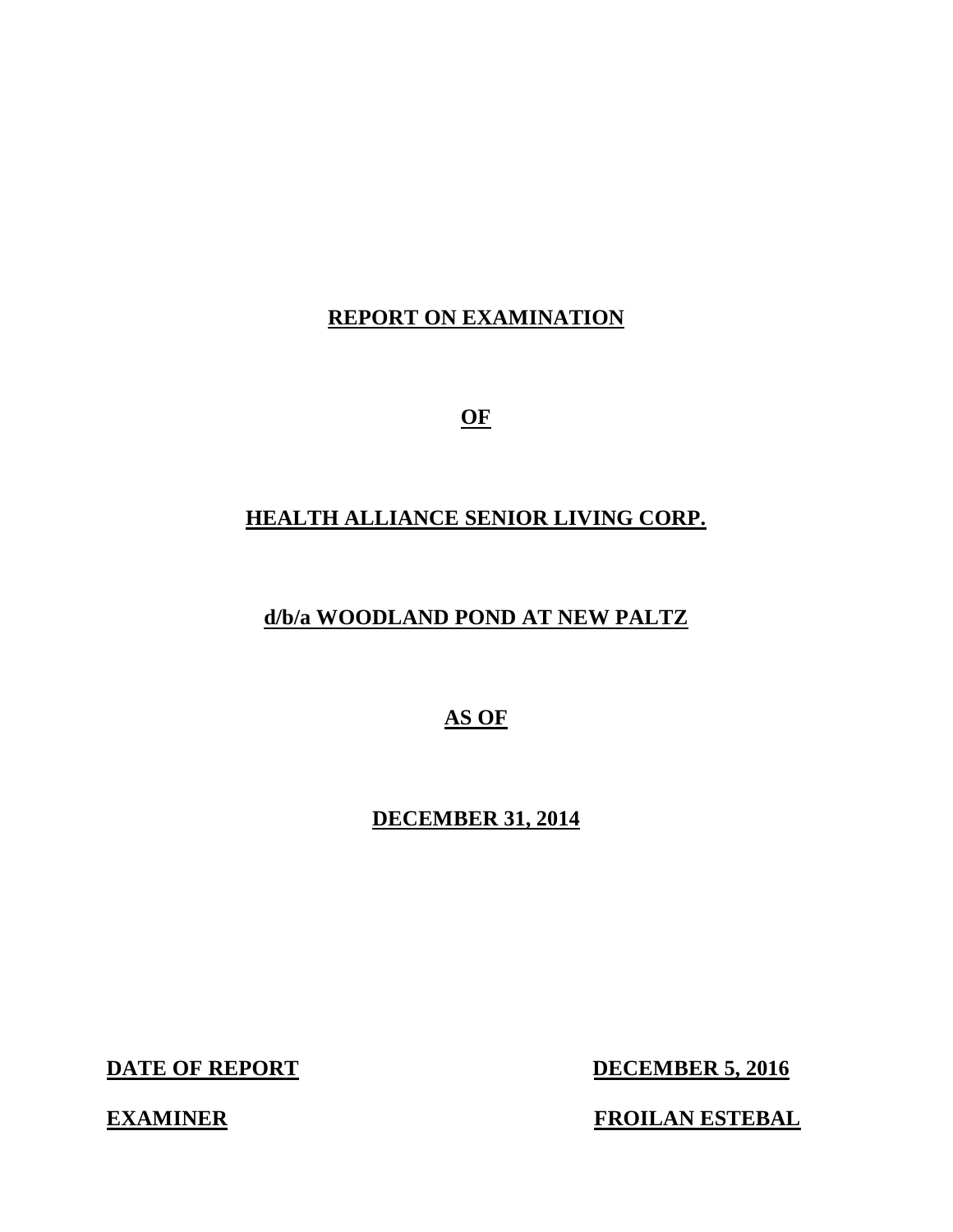## **TABLE OF CONTENTS**

## **ITEM NO.**

## **PAGE NO.**

| 1. |                                             | Scope of the examination                                             | $\overline{2}$ |
|----|---------------------------------------------|----------------------------------------------------------------------|----------------|
| 2. |                                             | Description of the Community                                         | 3              |
|    | A.                                          | Corporate governance                                                 | 4              |
|    | <b>B.</b>                                   | Holding company system                                               | 5              |
|    | $C_{\cdot}$                                 | Conflict of interest policy                                          | 7              |
|    | D.                                          | Plan of operations                                                   | 8              |
|    | E.                                          | Initial disclosure statement                                         | 9              |
| 3. |                                             | Community demographics                                               | 11             |
|    | A.                                          | Occupancy levels                                                     | 11             |
|    | <b>B.</b>                                   | Disaster recovery/ business continuity plans                         | 11             |
|    | $C_{\cdot}$                                 | Contract with Information Technology vendor                          | 12             |
|    | D.                                          | Fees                                                                 | 12             |
| 4. | <b>Financial statements</b>                 |                                                                      | 12             |
|    | A.<br><b>B.</b>                             | <b>Balance</b> sheet                                                 | 13             |
|    |                                             | Statement of revenue and expenses and change in<br>actuarial surplus | 14             |
| 5. |                                             | Subsequent events                                                    | 15             |
| 6. | Compliance with prior report on examination |                                                                      | 17             |
| 7. |                                             | Summary of comments and recommendations                              | 18             |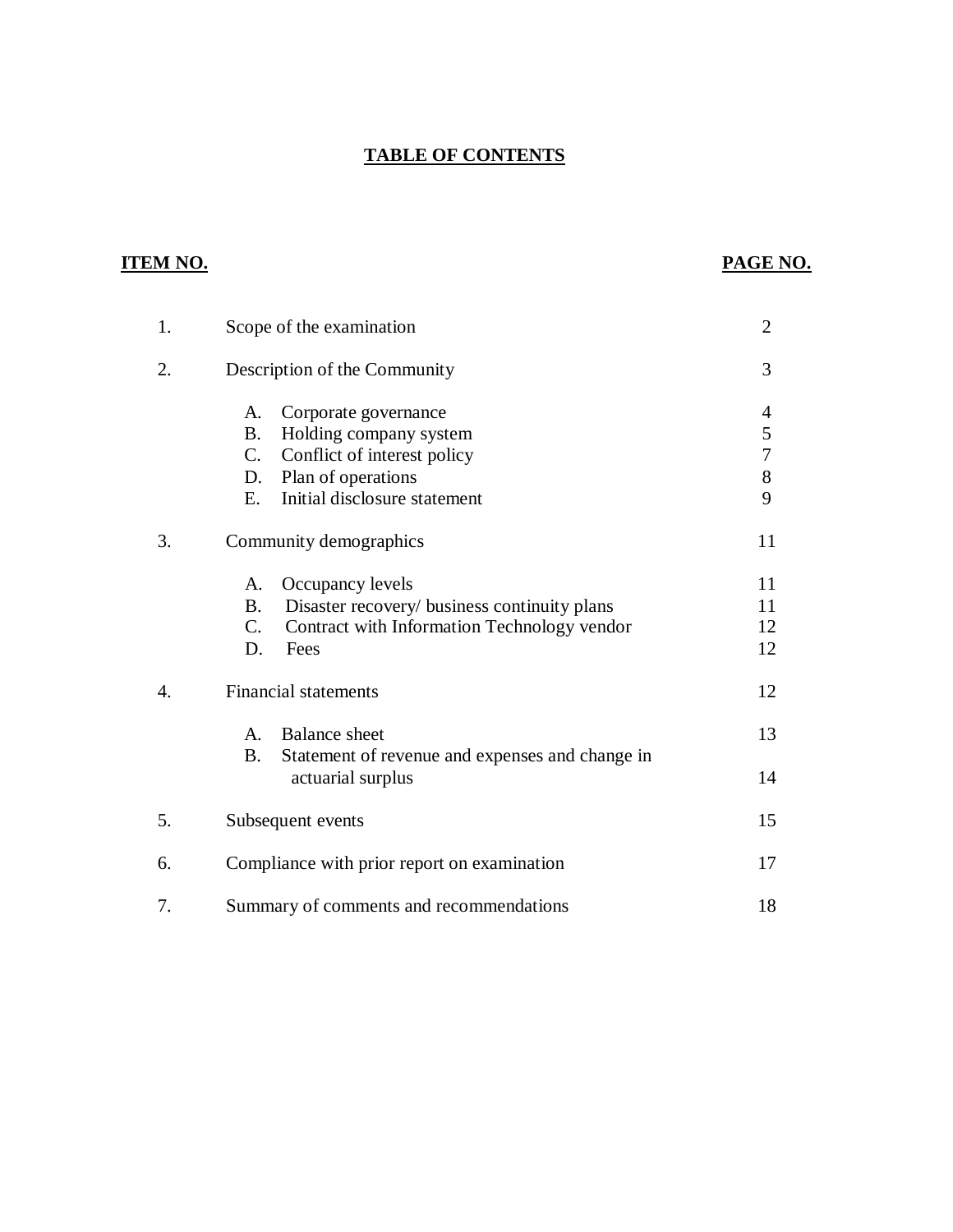

# NEW YORK STATE DEPARTMENT<sub>of</sub><br>FINANCIAL SERVICES

Andrew M. Cuomo **Maria T. Vullo** Andrew M. Cuomo **Maria T. Vullo** Andrew M. Cuomo **Maria T. Vullo** Governor Superintendent

December 5, 2016

 Honorable Maria T. Vullo Superintendent of Financial Services Albany, New York 12257

Madam:

 Pursuant to the requirements of the New York Insurance Law and the New York Public Health Law and acting in accordance with the instructions contained in Appointment Number 31416, dated January 29, 2016, attached hereto, I have made an examination of Health Alliance Senior Living Corp., d/b/a Woodland Pond at New Paltz, a not-for-profit continuing care retirement community certified pursuant to the provisions of Article 46 of the New York Public Health Law, as of December 31, 2014, and respectfully submit the following report thereon.

 The examination was conducted at the home office of Woodland Pond at New Paltz, located at 100 Woodland Pond Circle, New Paltz, NY.

 Wherever the designations "Woodland Pond" or the "Community" appear herein, without qualification, they should be understood to indicate Woodland Pond at New Paltz.

 Wherever the designation "HealthAlliance" appears herein, without qualification, it should be understood to indicate HealthAlliance, Inc., the parent of the Community.

 Wherever the designation the "Department" appears herein, without qualification, it should be understood to indicate the New York State Department of Financial Services.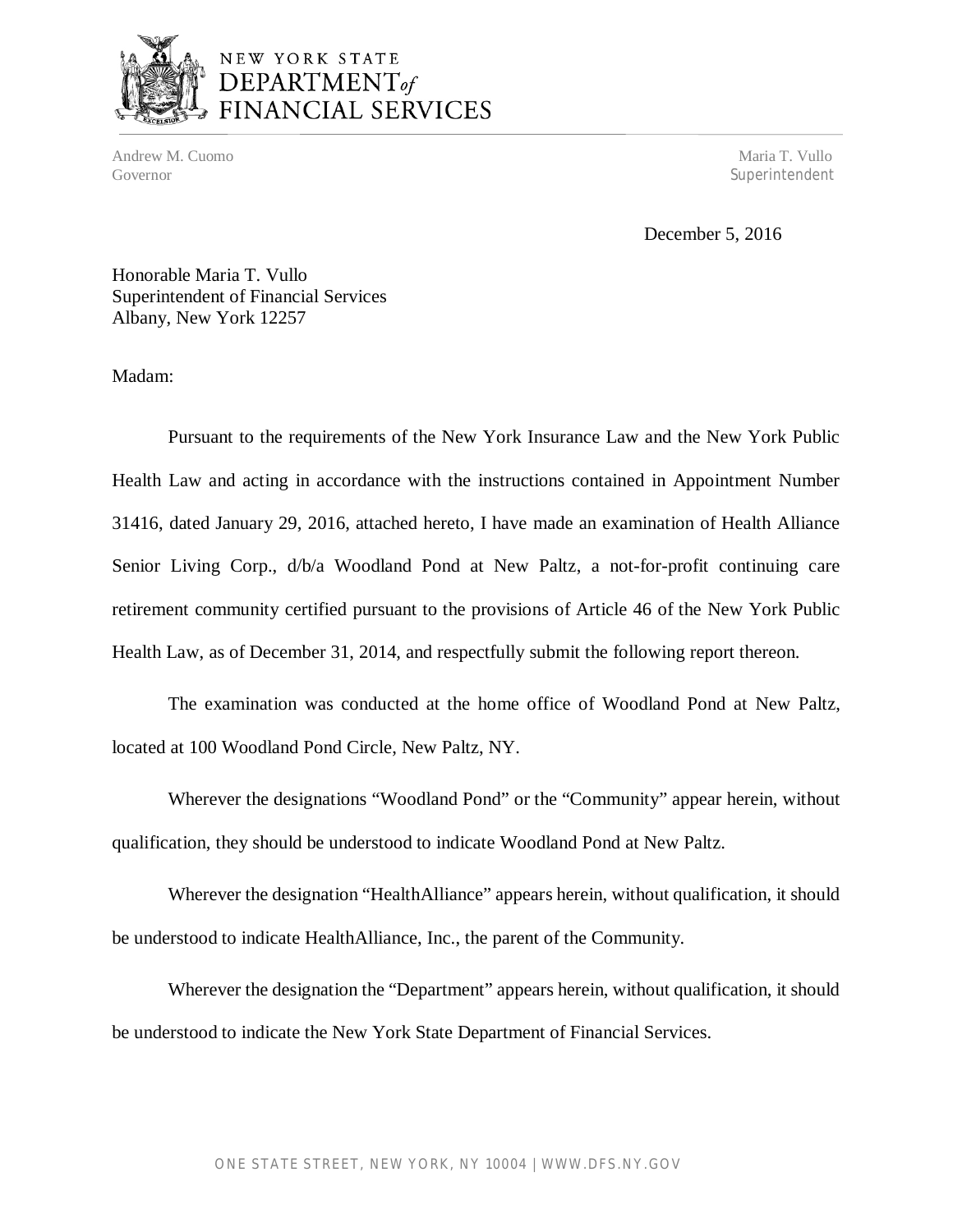#### **1. <u>SCOPE OF THE EXAMINATION</u>**

<span id="page-3-0"></span> The previous examination was conducted as of December 31, 2011. This examination covered the three-year period from January 1, 2012 through December 31, 2014. Transactions occurring subsequent to this period were reviewed where deemed appropriate by the examiner.

 Representatives of the New York State Department of Financial Services conducted a site survey of the Community's facility on March 14, 2016, pursuant to the requirements of Section 4614(1) of the New York Public Health Law.

 The examination utilized, to the extent considered appropriate, work performed by the Community's independent certified public accountants and independent actuary. It is noted that the balance sheet included herein was reported as of December 31, 2014, on a statutory actuarial basis, pursuant to Department Insurance Regulation No. 140 (11 NYCRR 350).

A review was also made of the following items:

 Community documents Compliance with By-laws Occupancy levels Financial documents Minutes of Board of Directors' meetings

 matters which involve departures from laws, regulations or rules, or which are deemed to require explanation or description. This report on examination is confined to financial statements and comments on those

 A review was also made to ascertain what actions were taken by the Community with regard to comments and recommendations contained in the prior report on examination.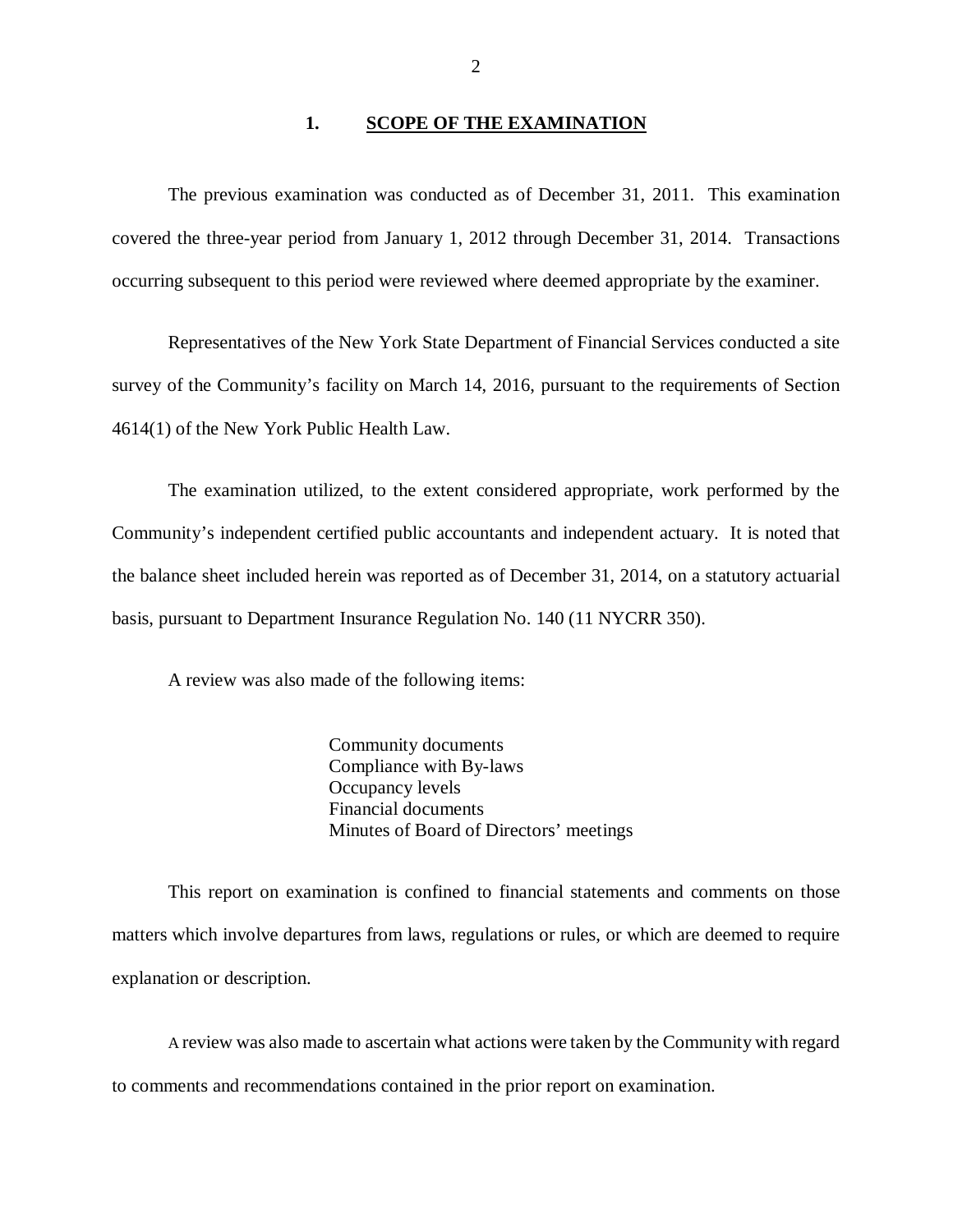#### 2. **2. DESCRIPTION OF THE COMMUNITY**

<span id="page-4-0"></span> The Community was formed on October 3, 2002 as a continuing care retirement community ("CCRC"), as defined under Article 4601 of the New York Public Health Law. The Community received a Certificate of Authority issued by the New York State Department of Health and approved by the Continuing Care Retirement Community Council, effective October 26, 2007. The Community commenced operations on September 25, 2009. Woodland Pond is a New York State not-for-profit organization and is tax exempt pursuant to the provisions of Section 501(c)(3) of the Internal Revenue Code.

 Woodland Pond is designed for older adults who are in good physical health and are able to live independently. The Community consists of two hundred one (201) independent living units, with one hundred seventy-seven apartments (177) and twenty-four (24) cottages. Additionally, there are sixty (60) enriched housing units, including twenty (20) units dedicated to people with memory impairment, and forty (40) skilled nursing beds. The Community also contains a community center, which includes dining rooms, a library, lounges, lobbies, and other public gathering spaces, as well as administrative offices.

 Woodland Pond provides residents with a continuum of services, including independent living, enriched housing and skilled nursing home care. As a condition precedent to providing these services, the Community enters into a continuing care contract with each prospective resident that sets forth the responsibilities of both parties. For the right to occupy, use the living accommodations, and utilize the services of the Community, each resident is required to pay an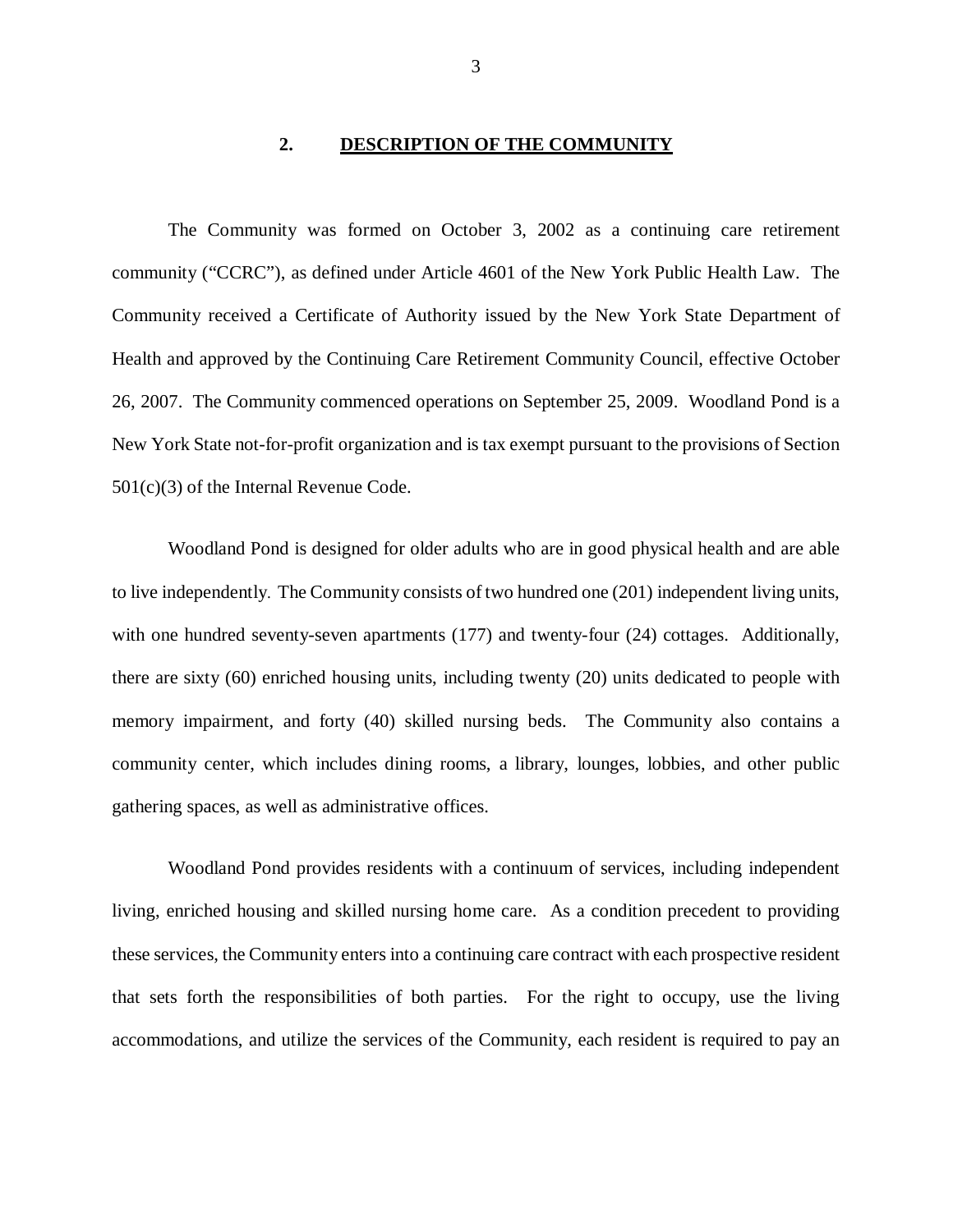entrance fee and a monthly service fee based on the size, type, and number of occupants in the unit.

# unit.<br>A. Corporate Governance

 Pursuant to the Community's charter and by-laws, management of the Community is to be vested in a board of directors consisting of not less than seven, nor more than eleven directors. As of the examination date, the board of directors was comprised of seven members.

 affiliations were as follows: As of December 31, 2014, the directors of the Community and their principal business

| Name and Residence                      | Principal Affiliation                              |
|-----------------------------------------|----------------------------------------------------|
| Anna M. Brett<br>Kingston, NY           | Retired                                            |
| Dr. Laurel M. Garrick Duhaney           | Assoc. Provost & Dean Graduate School,             |
| New Paltz, NY                           | State University of New York, New Paltz            |
| Alan Dunefsky                           | Dean,                                              |
| Port Ewen, NY                           | State University of New York, New Paltz            |
| <b>Beverly Finnegan</b><br>Kingston, NY | Retired                                            |
| Mr. John Klassen                        | Community Lender,                                  |
| Kingston, NY                            | <b>Rhinebeck Bank</b>                              |
| <b>Brooke Pickering-Cole</b>            | <b>Associate Director For Community Relations,</b> |
| Kingston, NY                            | <b>Local Economies Project</b>                     |
| J. Peter Roberts, M.D.<br>Kingston, NY  | <b>Retired Physician</b>                           |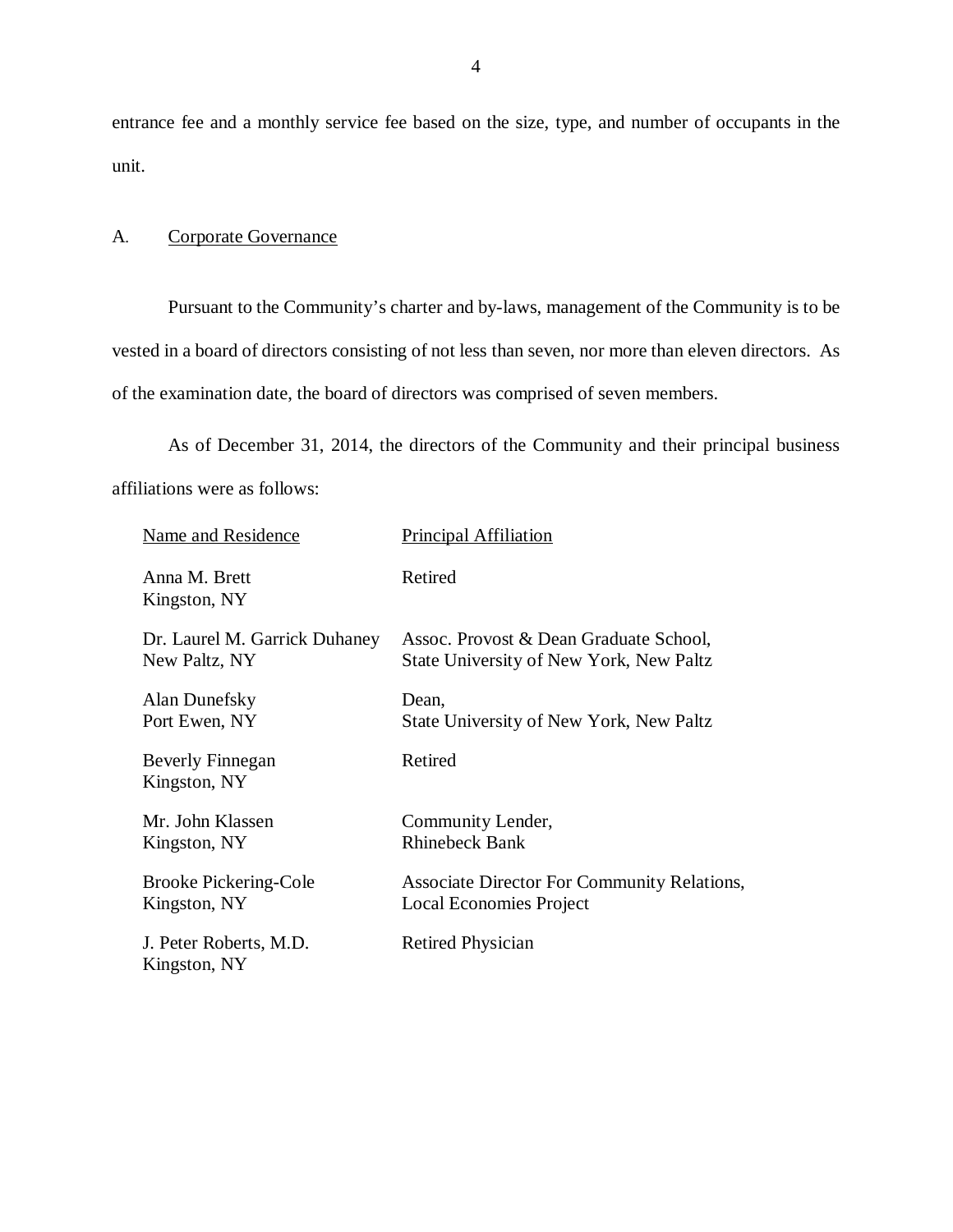<span id="page-6-0"></span> Additionally, David Scarpino, Acting President and Chief Executive Officer of the Health Alliance Hospital, Broadway Campus, attended meetings as a voting ex-officio member.

 The Community's board met at least once each quarter during the exam period, in compliance with its by-laws.

 period under examination revealed that the meetings were generally well attended, with all members attending at least one half of the meetings they were eligible to attend. A review of the attendance records of the board of directors' meetings held during the

The principal officers of the Community at December 31, 2014 were as follows:

| <b>Officers</b> | <b>Title</b> |
|-----------------|--------------|
|                 |              |

David Scarpino **Steve Haas Beverly Finnegan**  Alan Dunefsky Vice Chairman Michelle Gramoglia **Executive Director** Christi Battistoni Brooke Pickering-Cole Secretary

Chief Executive Officer Chief Financial Officer Chairman of the Board Director of Finance

## B. Holding Company System

 Woodland Pond is a subsidiary of HealthAlliance. Other affiliated entities for which HealthAlliance is the parent include HealthAlliance Hospital Mary's Avenue Campus and Subsidiaries, HealthAlliance Hospital Broadway Campus and Subsidiaries, Margaretville Memorial Hospital and Mid-Hudson Physicians. These relationships are shown in the chart below.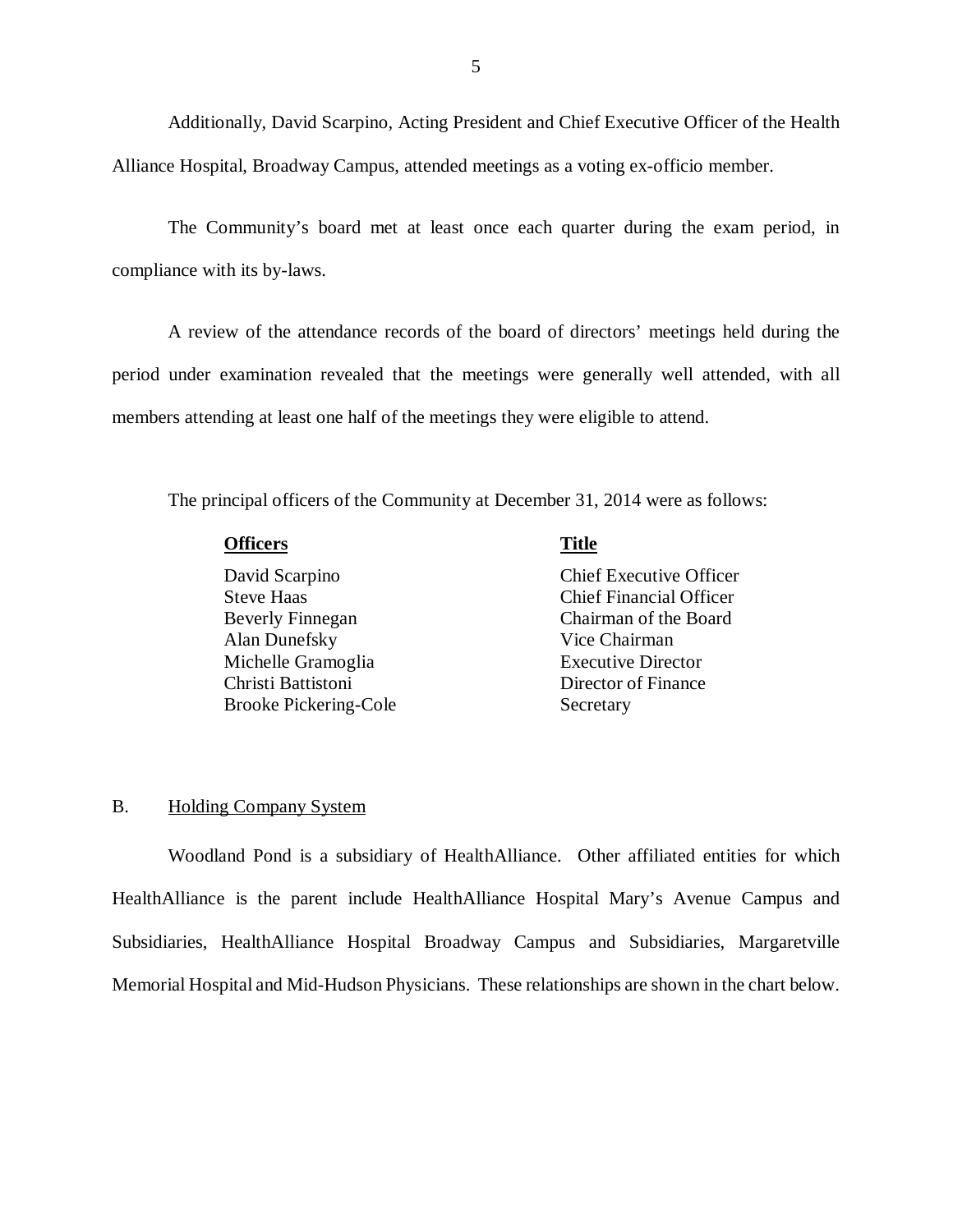

 \* Subsequent to the examination, the Community filed to de-affiliate with its parent company HealthAlliance, Inc. The filing was approved by the New York Attorney General's Office effective March 24, 2016. Effective March 24, 2016, the Community was officially re-named Woodland Pond, Inc.

 As of the examination date, the Community received administrative services, subject to the terms of an amended and restated corporate services agreement from its parent, HealthAlliance effective May 4, 2010. Generally, HealthAlliance provided a limited amount of management services, including advisory and administrative services and personnel administration, as may be necessary to assist the Community's goal of operating a CCRC and providing retirement housing services. consideration for the management oversight by HealthAlliance, the Community was required to pay HealthAlliance a bi-weekly management fee equal to the total percentage of time that HealthAlliance staff and contractors perform services for and on behalf of the Community which was provided to Management in December 2015. HealthAlliance was responsible for certain supervisory oversight services. In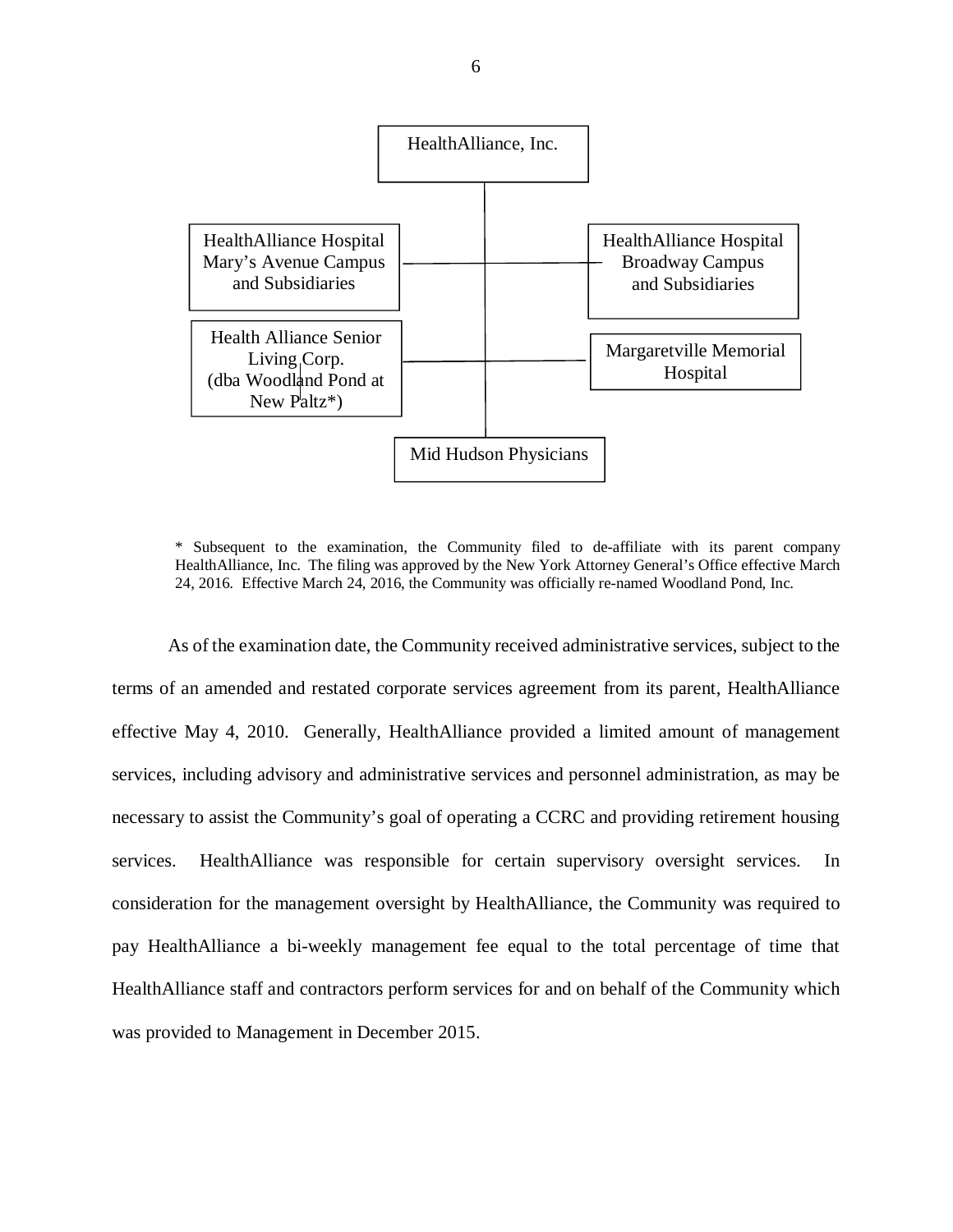As of December 31, 2014 the Community reported \$4,907,707 due to parent, subsidiaries and affiliates. The Community incurred the following management fees during the examination period. period.  ${\underline {Year}}$ 

| Year | <u>Management Fee</u> |
|------|-----------------------|
| 2012 | \$226,398             |
| 2013 | \$92,639              |
| 2014 | \$92,817              |

 Subsequent to the examination period, during 2015, the Community's management fee was \$93,006.

# \$93,006.<br>C. Conflict of Interest Policy

 HealthAlliance has a system-wide written Code of Conduct for its employees and directors. It describes what standards and behavior are required of its employees, including what activities or practices constitute a conflict of interest for its directors and employees.

 revealed that only four out of the seven members had a signed conflict of interest statement on file as of December 31, 2014, and four out of ten had a signed conflict of interest statement on file, as of December 31, 2015. A review of the conflict of interest statements for the Community's board members

 The Department recommends that conflict of interest statements filed with the corporate secretary be fully completed and signed by each board member annually. It is noted that this recommendation was also in the prior report on examination.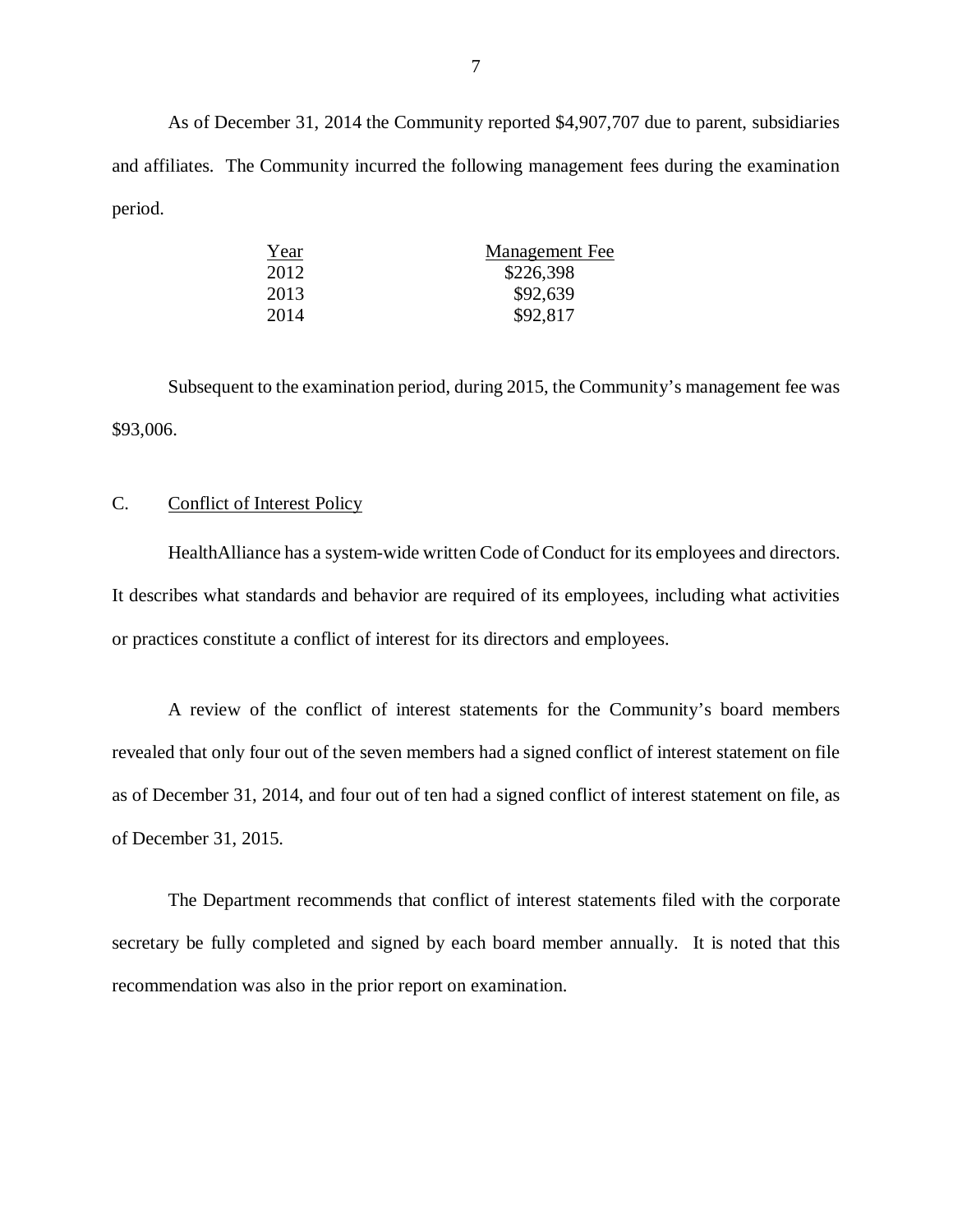#### <span id="page-9-0"></span>D. Plan of Operation

 The Community provides residents with lifetime residency in an independent living unit ("ILU") and access, as needed, to an adult enriched housing unit and a nursing center (the "Health Care Center"). A resident may choose among several contract options that provide different levels of prepaid nursing care benefit days and different refund options.

 The consideration paid for entering into the contract and becoming a Woodland Pond resident is the entrance fee and a monthly maintenance fee, the amount of which is determined by the size and layout of the residence.

## Entrance Fee Deposit

 Each prospective resident is required to pay a deposit equal to ten percent of the Entrance Fee. The balance of the Entrance Fee is due on the date of residency, but in no event later than sixty days following the date upon which the resident's living accommodation is available for occupancy. If the resident fails to take residency within sixty days of the date the living accommodation is ready for occupancy, or within any extension period approved at the sole discretion of the Community, the Community may cancel the agreement and within thirty days thereafter, refund the resident's entrance fee deposit without interest.

## Monthly Fee Requirement

 monthly maintenance fee that is prorated for any partial month that the resident begins or ends occupancy. The Community is required to give sixty days written notice before increasing the After the contract is endorsed and the entrance fee is paid, the resident is subject to a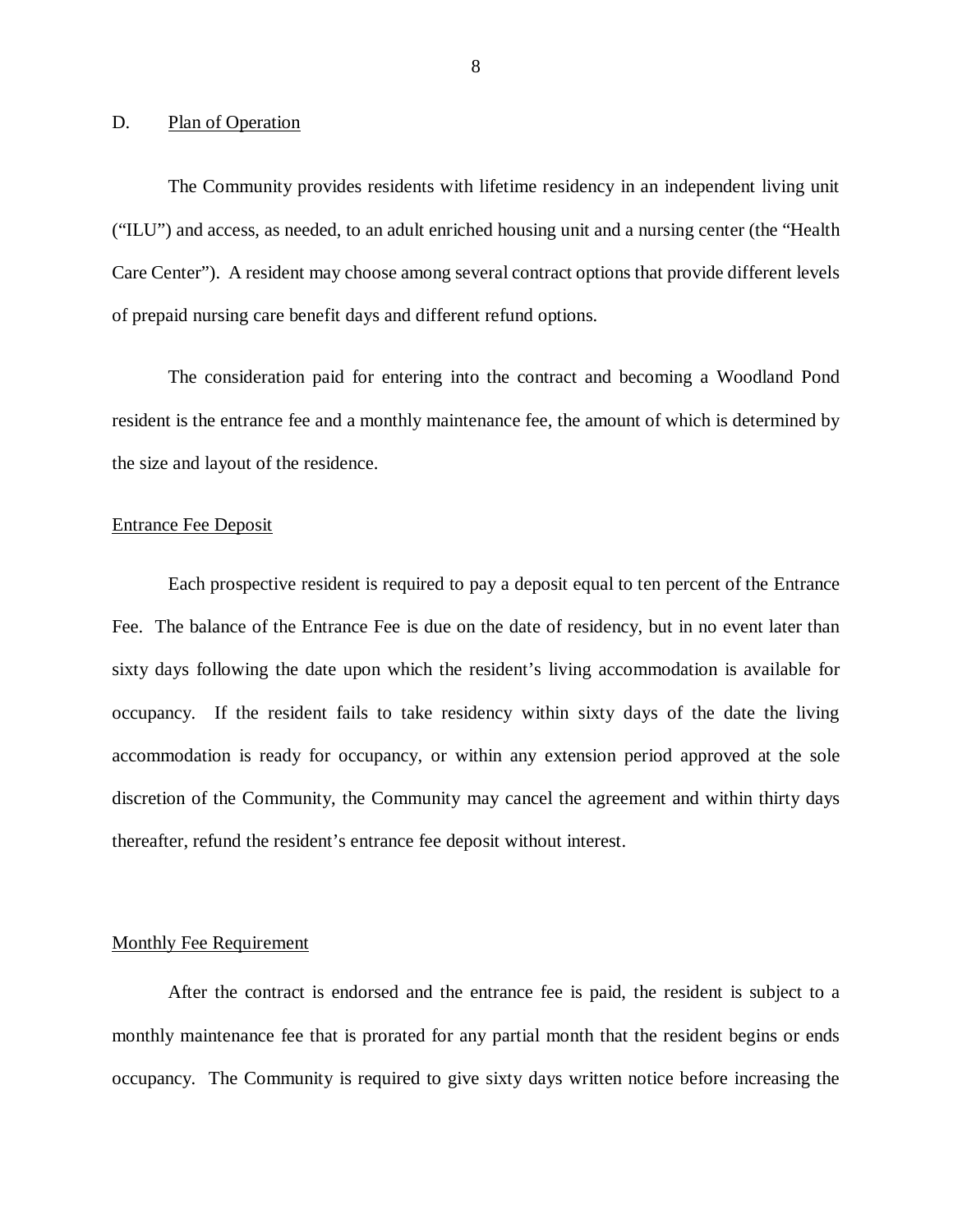<span id="page-10-0"></span> amount of the monthly fee, except for changes required by state and federal assistance programs and regulatory authorities. Any increase is either to be approved by the Department, or arrived at by using a methodology that was previously approved by the Superintendent of Financial Services.

## **Contract Options**

 Woodland Pond offers prospective residents a Continuing Care plan with two different entrance fee options. Both provide residents with thirty cumulative lifetime days of care in the Enriched Housing Unit ("EHU") and sixty cumulative lifetime days of care in the Skilled Nursing Unit ("SNU"). After using the cumulative days of free care, residents are required to pay the current private pay rate for either the EHU or SNU. However, prospective residents may add a Lifecare option under which, for an additional fee, they can receive unlimited days in either the EHU or SNU.

 Under the first Continuing Care Plan, the entrance fee is 90% refundable. Under the second Continuing Care Plan, the entrance fee is 65% of the 90% refundable option but 100% nonrefundable after a four year period. Under the nonrefundable option, a four percent administrative fee is charged and then the balance is reduced by two percent per month for four years, until the refund due to the resident reaches zero.

#### E. **Initial Disclosure Statement**

 The Initial Disclosure Statement is attached to and distributed with the residency agreement to applicants that have been accepted into the Community, as required by Section 4606 of the New York Public Health Law.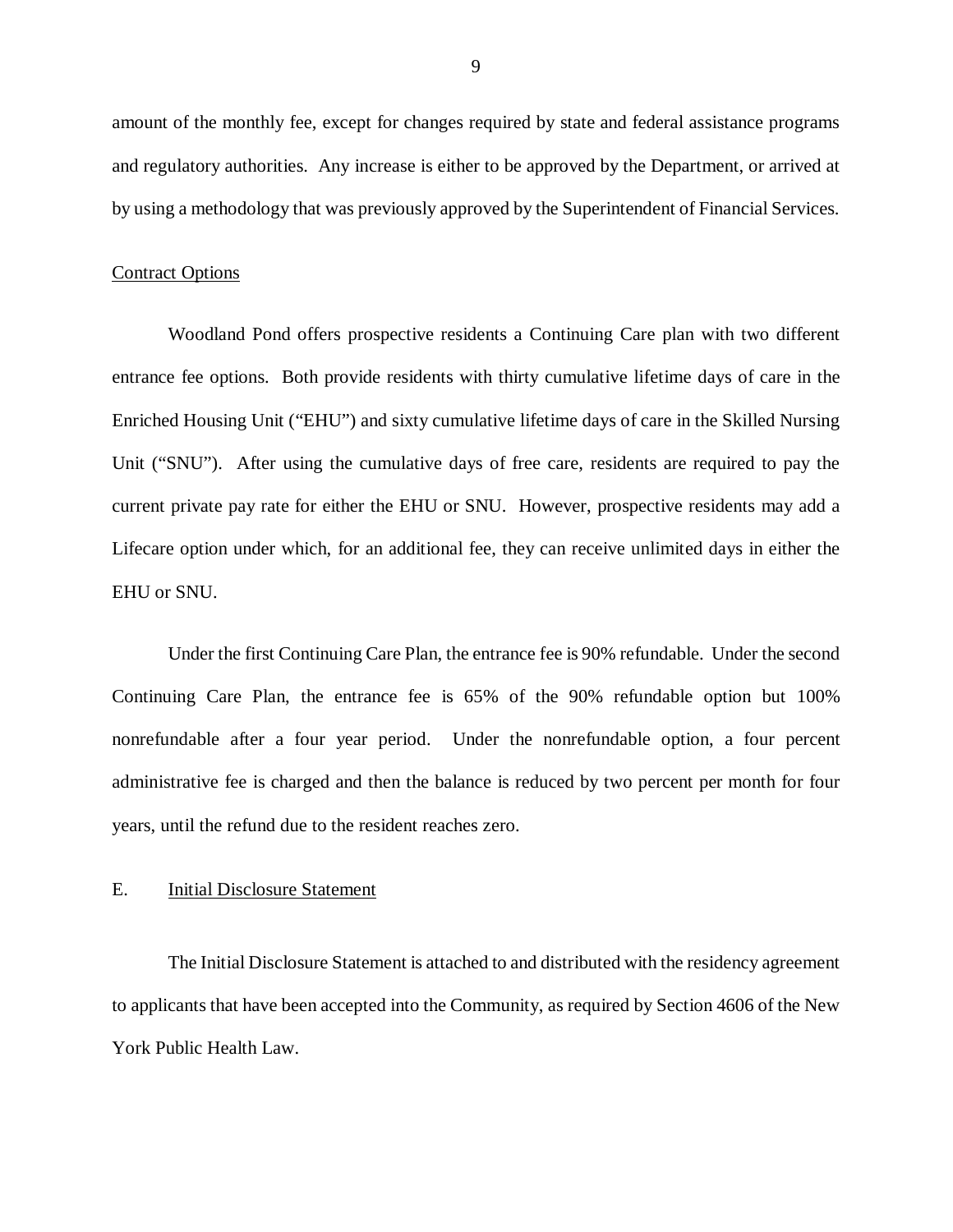Section 4606(10) of the New York Public Health Law states in part:

 "Prior to the execution of a contract, or before the transfer of any money, other than a refundable priority reservation fee or non-refundable priority reservation agreement application fee, to an operator by or on behalf of a prospective resident, whichever occurs first, the operator shall deliver to the person's legal representative… an initial disclosure statement which contains the… most recent financial statement of the provider prepared in accordance with generally accepted accounting principles applied on a consistent basis and certified by an independent certified, or public accountant, including a balance sheet as of the end of the provider's last fiscal year and income statements for the last two fiscal years, or such shorter period of time as the provider has been in operation…"

 A review of the Community's disclosure statement revealed that the Community did not include the income statements for the last two fiscal years, as required by Section 4606(10) of the New York Public Health Law. Only the year-ending December 31, 2014 income statement was included in the most recent disclosure statement.

 The Department recommends that a copy of the Community's most recent audited financial statements, which includes the balance sheet and income statements for the last two fiscal years, be included in the Community's disclosure statement, as required by Section 4606(10) of the New York Public Health Law.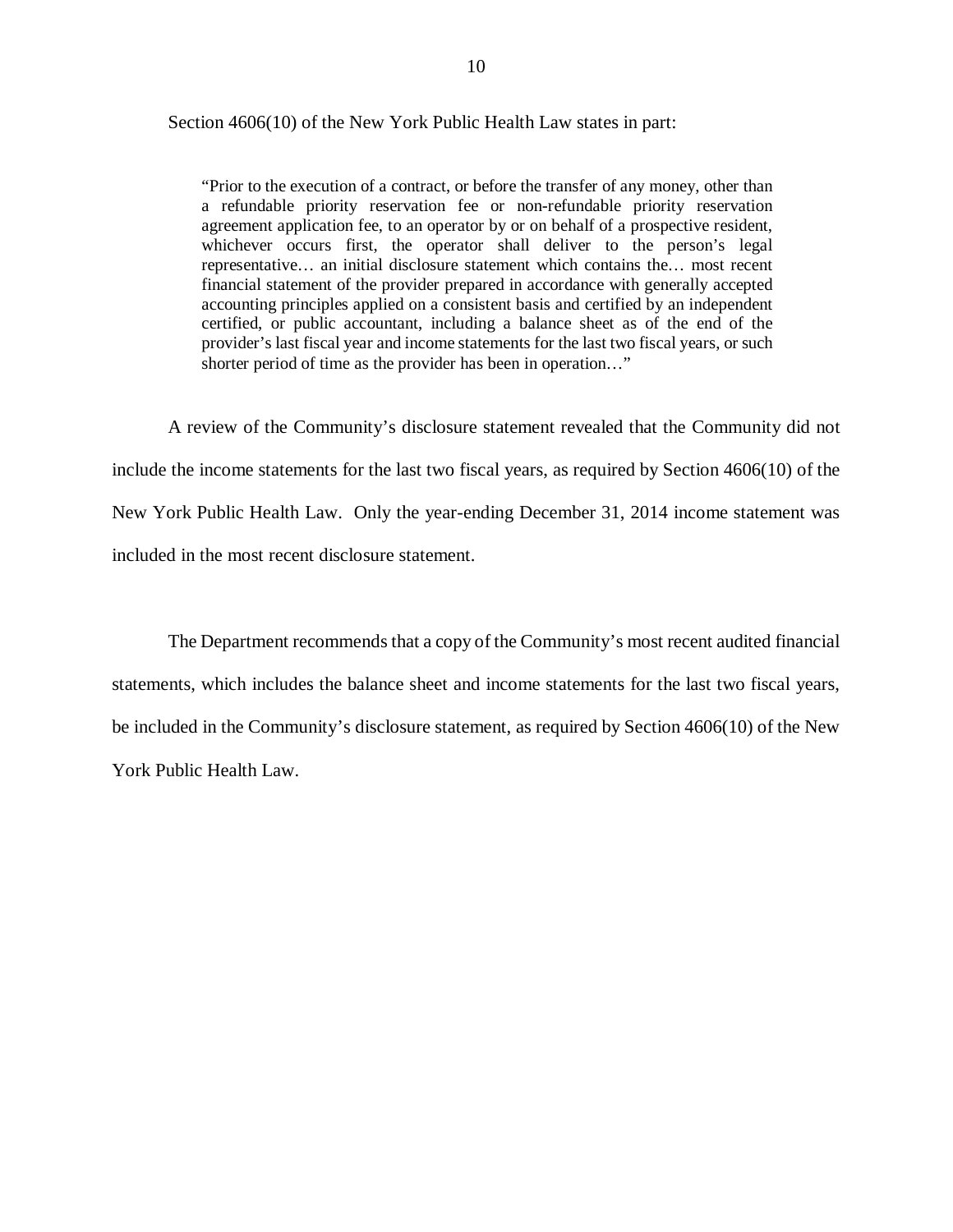#### 3. **3. COMMUNITY DEMOGRAPHICS**

## <span id="page-12-0"></span>A. Occupancy Levels

 As of the year-ending December 31, 2014, the Community maintained 184 occupied independent living units, 51 occupied enriched housing units and 34 occupied skilled nursing beds. The overall occupancy level at the year ending December 31, 2014, was 92.4%, which exceeds the required occupancy rate covenant.

 The following reflects the occupancy rates at each year-end during the examination period and the subsequent year for each of the facilities within the Community:

|                                 | 2012 | 2013 | 2014   | 2015 |
|---------------------------------|------|------|--------|------|
| Independent living units        | 77%  | 84%  | $91\%$ | 94%  |
| Enriched Housing/Adult Care     | 86%  | 89%  | 96%    | 90\% |
| <b>Skilled Nursing facility</b> | 89%  | 80%  | 91%    | 92%  |

 The 2015 rate exceeds the required covenant for the Community. The 2015 rate is added here as a subsequent event.

## B. Disaster Recovery/Business Continuity Plans

 As of December 31, 2014, the Community maintained a disaster recovery plan which provides for the essential maintenance of services to the Community's residents in the event of a disaster. The Community adheres to the disaster recovery plan's required maintenance and the plan is well documented.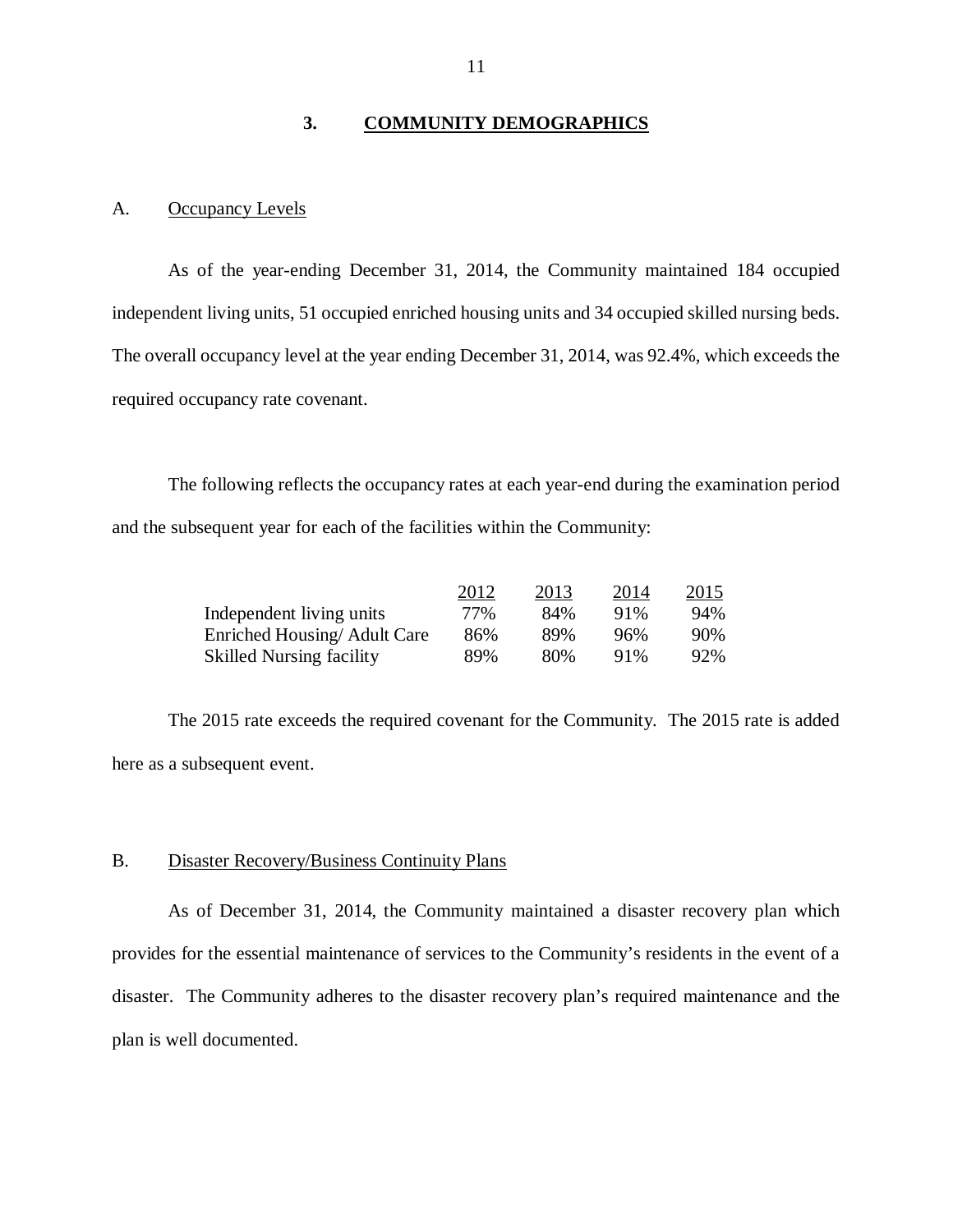<span id="page-13-0"></span>C. Contract with Information Technology Vendor

 Review of third party vendor contracts on file revealed that the contract with Professional Computer Associates ("PCA"), the Community's information technology ("IT") vendor expired as of August 1, 2015. PCA provides and manages the Community's desktop computers, servers and communication equipment.

 The Department recommends that the Community maintain current signed agreements with all of its contractors. Current copies of the contracts should be maintained on file by the Community.

D. Fees

 The examiner also reviewed the notices of rate and fee increases to ensure they were submitted at least 60 days prior to implementation, as required by Section 4608(10) of the New York Public Health Law. No exceptions were noted.

#### **4. FINANCIAL STATEMENTS**

 The following statements show the assets, liabilities, and actuarial surplus as of December 31, 2014, as contained in the Community's 2014 filed annual statement, presented on a statutory actuarial basis pursuant to Insurance Regulation No. 140 (11 NYCRRR 350), a condensed summary of operations, and a reconciliation of the actuarial surplus account for the years under review. It is noted that the actuarial report was originally prepared in 2012 and updated subsequent to the report, in 2014.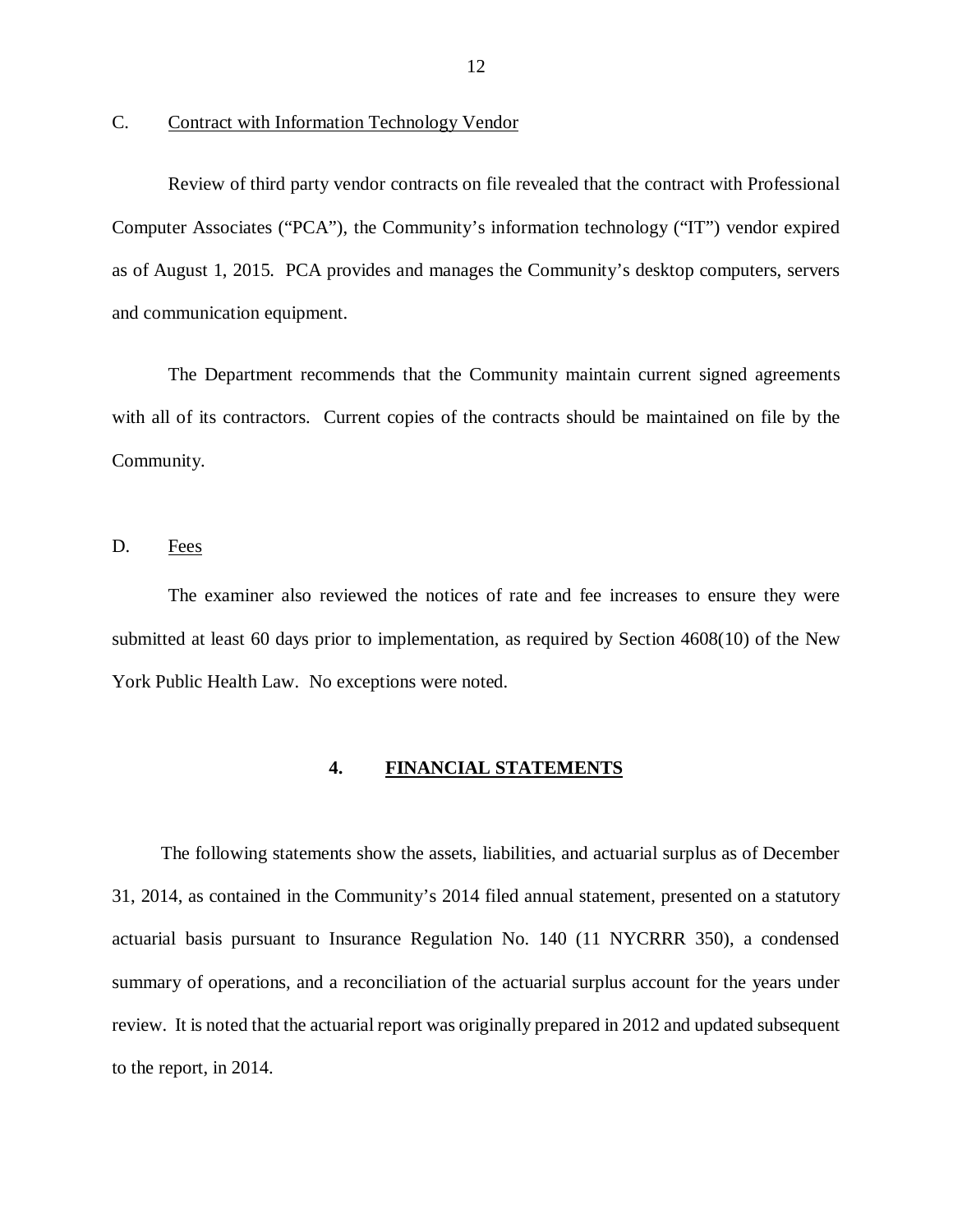<span id="page-14-0"></span> The firm of Fust Charles Chambers LLP ("FCC") was retained by the Community to audit the Community's financial statements of financial position starting with the calendar year 2014 and the related statements of operations and cash flows for the years then ended.

 FCC concluded that the financial statements present fairly, in all material respects, the financial position of the Community at the respective audit date. Balances reported in these audited financial statements were reconciled to the corresponding years' annual statements with no discrepancies noted.

## A. Balance Sheet

| Assets                                      |                  |
|---------------------------------------------|------------------|
| Cash and investable assets                  | \$24,247,941     |
| Accounts receivable and prepaid expenses    | 1,688,000        |
| Property plant and equipment related to the |                  |
| community                                   | 106,898,958      |
| Deferred financing costs                    | 3,985,790        |
| Deferred marketing costs                    | 1,504,384        |
| Total assets                                | \$138,325,073    |
|                                             |                  |
| Liabilities                                 |                  |
| Loans payable                               | \$<br>76,145,000 |
| <b>Actuarial reserve</b>                    | 64,225,210       |
| Total liabilities                           | 140,370,210      |
|                                             |                  |
| <u>Net Surplus</u>                          |                  |
| <b>Earned surplus</b>                       | (2,045,137)      |
| Total liabilities and net surplus           | \$138,325,073    |
|                                             |                  |

 It should be noted that the net asset values herein are reported on a statutory/actuarial basis. As such, the values differ from the certified financial statements prepared by the Community's certified public accountants using generally accepted accounting principles (GAAP basis).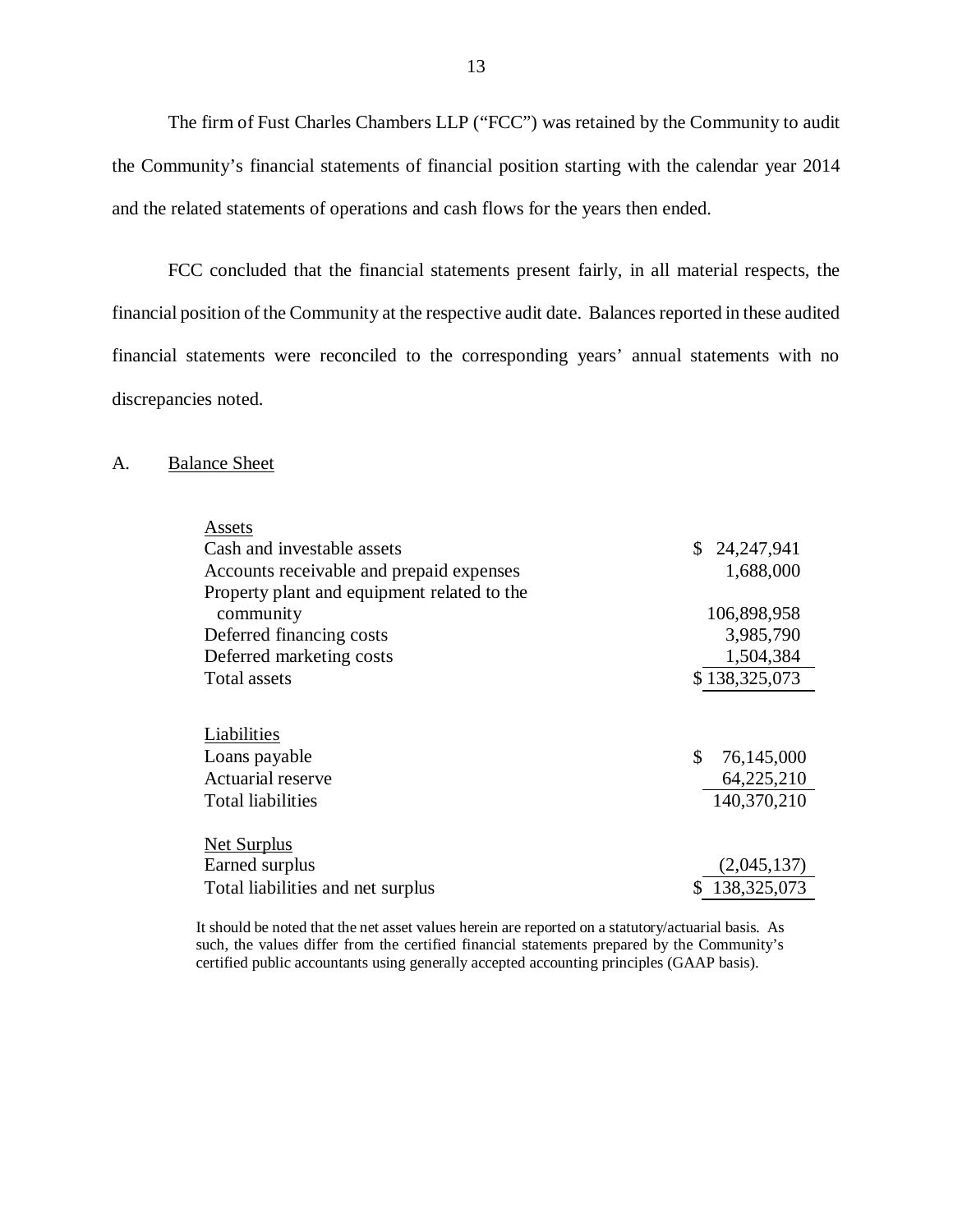B. Statement of Revenue and Expenses and Change in Actuarial Surplus

 The statement of revenue and expenses is presented on a GAAP basis, as modified pursuant to Department Insurance Regulation No. 140 (11NYCRR 350), for the period of operation January 1, 2012 through December 31, 2014, as follows:

| Revenues                                  |              |            |                      |
|-------------------------------------------|--------------|------------|----------------------|
| <b>Monthly Maintenance Fees</b>           | \$           | 20,891,589 |                      |
| <b>Other Revenue from Residents</b>       |              | 463,126    |                      |
| Earned Entrance Fees (net of refunds)     |              | 7,040,551  |                      |
| <b>Patient Revenues from Nonresidents</b> |              | 16,737,273 |                      |
| Interest and Dividend Income              |              | 167,336    |                      |
| Non-operating Revenue                     |              | 11,038     |                      |
| <b>Total Revenues</b>                     |              |            | \$<br>45,310,913     |
| <b>Expenses</b>                           |              |            |                      |
| <b>Interest Expense</b>                   | $\mathbb{S}$ | 12,986,801 |                      |
| <b>Facility and Dining Expenses</b>       |              | 13,546,217 |                      |
| <b>Health Expenses</b>                    |              | 13,010,249 |                      |
| <b>Administration Expenses</b>            |              | 9,841,422  |                      |
| Depreciation and Amortization Charges     |              | 12,917,187 |                      |
| Change in Provision for Uncollectable     |              |            |                      |
| <b>Accounts</b>                           |              | 1,238,909  |                      |
| Real Estate Taxes and PILOT               |              | 845,000    |                      |
| NYS Health Facilities Assessment          |              | 287,173    |                      |
| <b>Aggregate Write-ins</b>                |              | 1,211,088  |                      |
| <b>Total Expenses</b>                     |              |            | \$<br>65,884,046     |
| Net Gain (Loss) Before Income Taxes       |              |            | \$<br>(20, 573, 133) |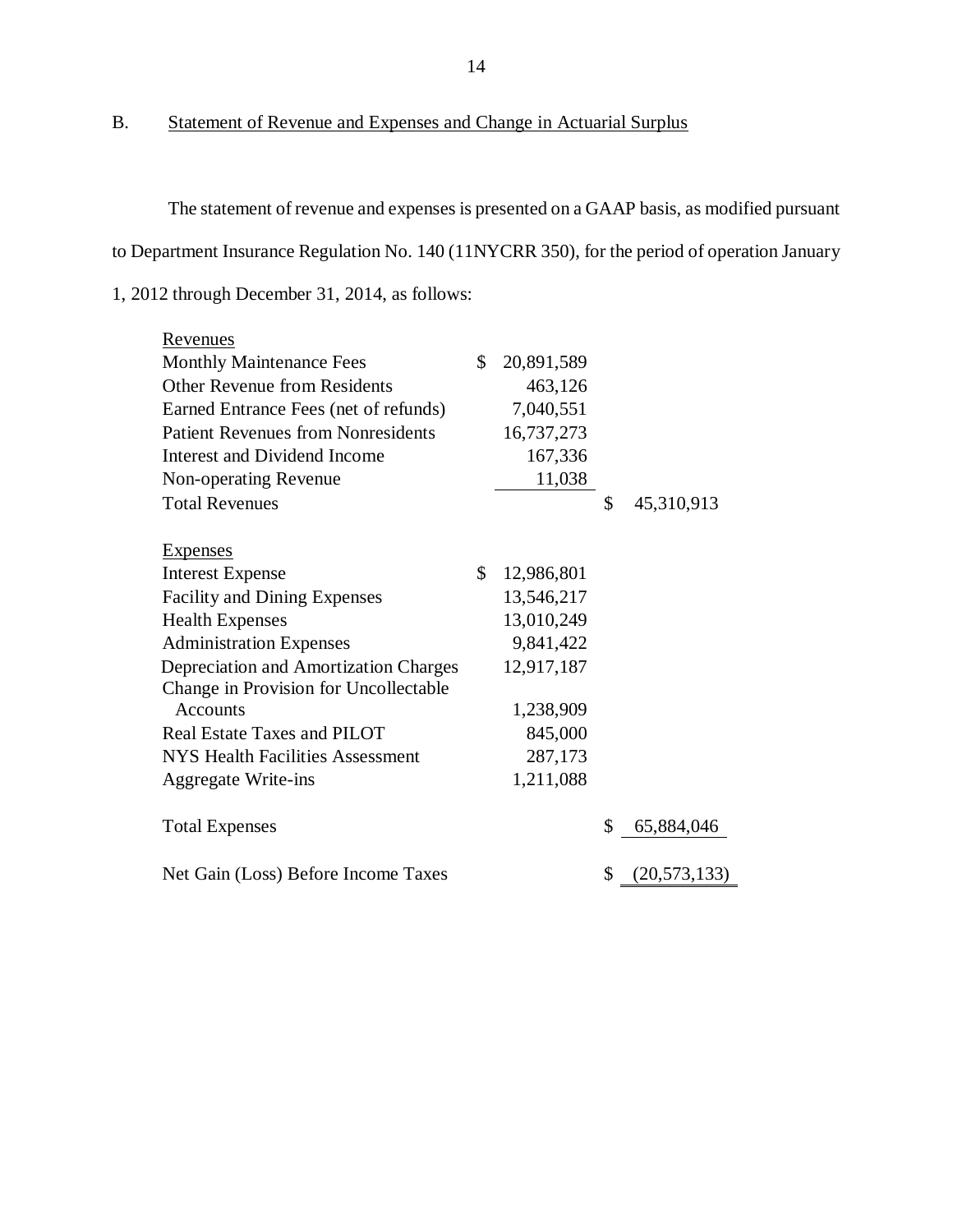## Changes in Actuarial Surplus

 Surplus increased \$6,276,584 during the period of operation, January 1, 2012 through December 31, 2014, detailed as follows:

| Surplus as of December 31, 2011    |                |                | \$<br>(8,321,721) |
|------------------------------------|----------------|----------------|-------------------|
|                                    | Gains in       | Losses in      |                   |
|                                    | <b>Surplus</b> | <b>Surplus</b> |                   |
| Net Income/(Loss)                  |                | \$20,573,133   |                   |
| <b>Future Service Obligation</b>   |                | 28,350,800     |                   |
| Net Realized and Unrealized        |                |                |                   |
| Capital Gains (Losses)             |                | 39,311         |                   |
| Change in Future Service           |                |                |                   |
| Obligation                         |                | 1,973,200      |                   |
| Aggregate Write ins                |                | 355,845        |                   |
| <b>Statutory Adjustment</b>        | \$57,568,873   |                |                   |
| Net increase/(decrease) in         |                |                |                   |
| surplus                            |                |                | 6,276,584         |
|                                    |                |                |                   |
| Surplus per report on examination, |                |                |                   |
| as of December 31, 2014            |                |                | (2,045,137)       |

 continues to operate under a plan of correction as do all Communities not in an actuarial surplus. The Department recommends that the Community continue to strive to achieve a positive actuarial surplus within the required regulatory time frame. It is noted that the Community's actuarial surplus continues to be negative and as a result,

#### **5. SUBSEQUENT EVENTS**

 Between December 31, 2011 and April 16, 2015, the Community was operating without an approved Plan of Correction. This is because the Plan of Correction that had been prepared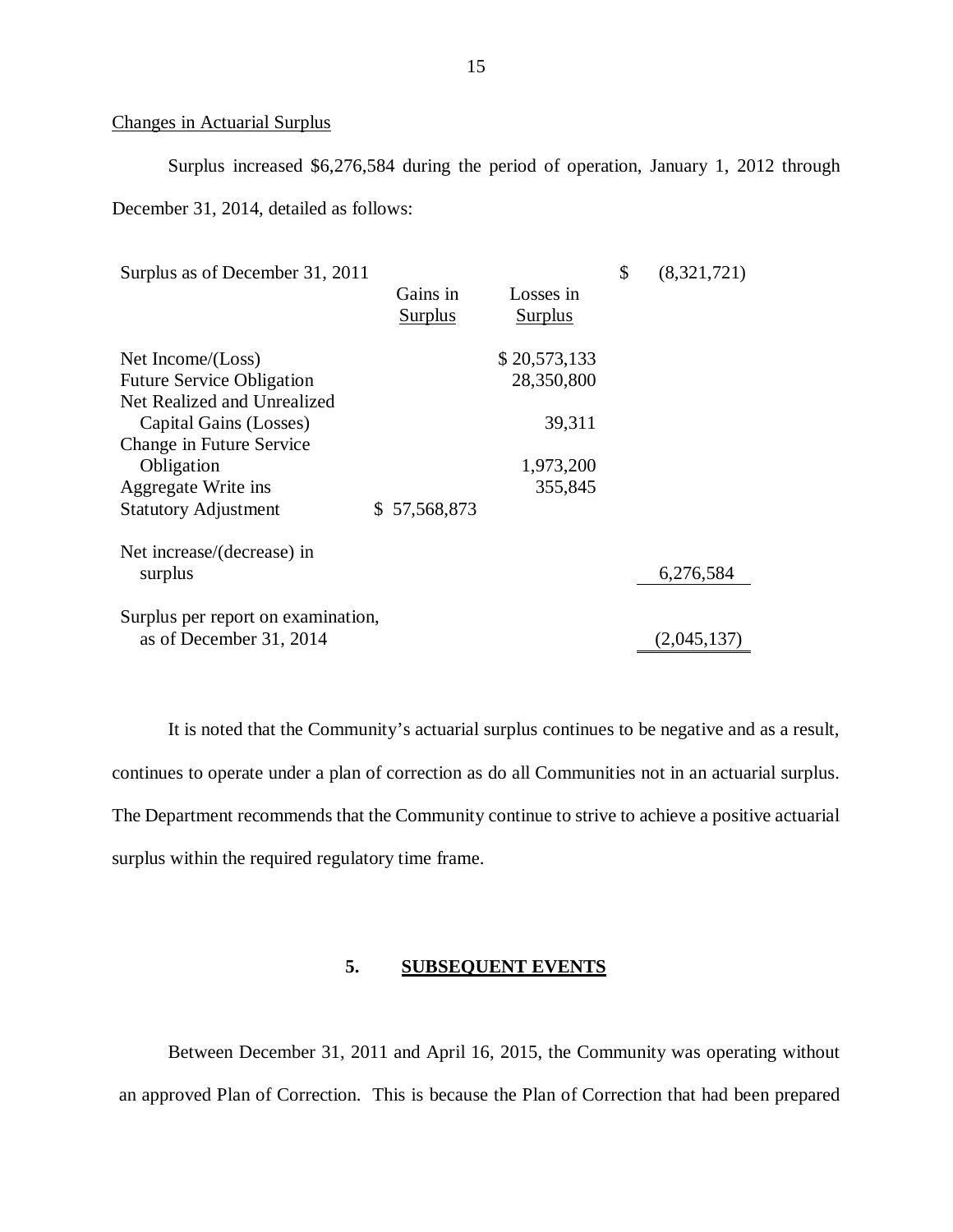was dependent upon revenue sourced from outside admissions to the Community's facilities, which had not been approved by the New York State Department of Health ("DOH"). On March 31, 2015, the New York State Department of Health provided the Community with a waiver, as authorized under Department of Health Regulation 10 NYCRR 900.8(b) and 900.8(c) to accept up to 35 outside admissions to the Department of Health Article 7 Adult Care Facility and Department of Health Article 28 Skilled Nursing Facility. As a result, the Department was able to accept the Plan of Correction as of April 16, 2015.

 Subsequent to the examination, the Community filed to de-affiliate with its parent company HealthAlliance. The filing was approved by the New York Attorney General's Office effective March 24, 2016. Effective the same date, the Community was officially re-named Woodland Pond, Inc As of the date of the report, the Company was in the process of developing new by- laws and effective with the de-affiliation, the board of directors is to be comprised solely of Woodland Pond elected directors.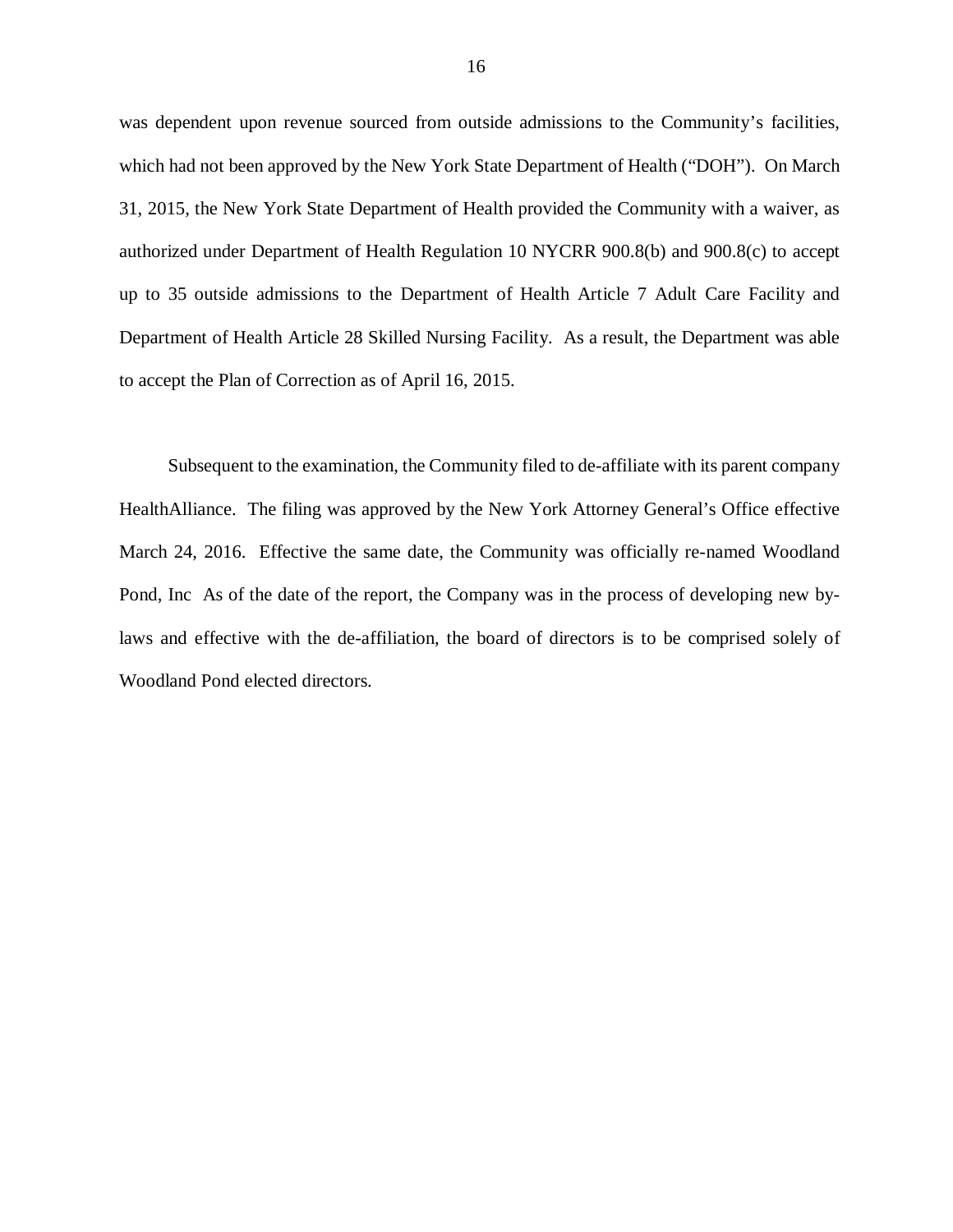#### **7. COMPLIANCE WITH PRIOR COMMENTS AND COMMENDATIONS**

 The prior report on examination contained the following two (2) comments and recommendations (The page numbers included in the table below refer to the prior report on examination).

## **ITEM NO. PAGE NO.**

9

## Surplus

 $1<sub>1</sub>$  surplus, pursuant to Part 350.9 of New York Insurance Regulation 140 (11 NYCRR 350.9), as determined using generally accepted actuarial standards and applying statutory requirements, was impaired in the amount of \$(8,321,721). The Community is currently operating under a Plan of Correction that was accepted by the New York Department of Financial Services on April 16, 2015. It is noted that between the as of date of this examination, December 31, 2011 and April 16, 2015, the Community was operating without an approved Plan of Correction. dependent upon revenue sourced from outside admissions to the Community's facilities, which had not been approved by the New York State Department of Health ("DOH"). This is further described in Section Five of this report. 2, 14, 17 As of December 31, 2011, the Community's required actuarial This is because the Plan of Correction was

> *On March 31, 2015, DOH granted a waiver allowing outside admissions and so, the Department was able to accept the Plan of Correction.*

### Management and Controls

 $2.$  to be filed with the corporate secretary be fully completed, signed and returned by each board member annually. It is recommended that all conflict of interest statements required

> *The Company has not complied with this recommendation. A similar comment is included in the report on examination*.

### 17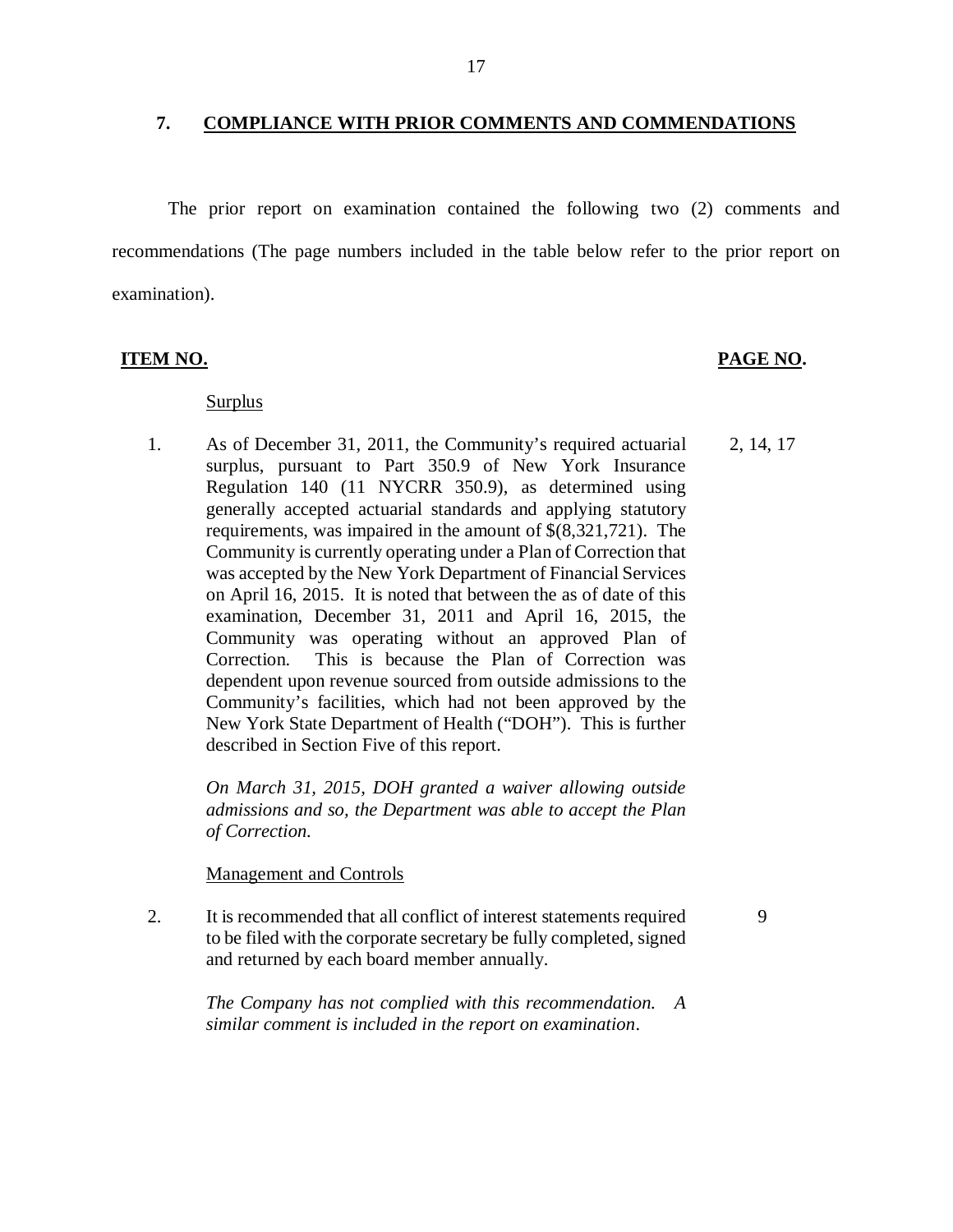#### **7. SUMMARY OF COMMENTS AND RECOMMENDATIONS**

## *PAGE NO. PAGE NO.*

7

## A. Conflict of Interest Policy

 filed with the corporate secretary be fully completed and signed by each board member annually. It is noted that this recommendation was also in the prior report on examination. The Department recommends that conflict of interest statements

#### $B<sub>1</sub>$ **Initial Disclosure Statements**

 audited financial statements, which includes the balance sheet and income statements for the last two fiscal years, be included in the Community's disclosure statement, as required by Section 4606(10) of the New York Public Health Law. The Department recommends that a copy of the most recent 10

## C. Contract with Information Technology Vendor

 current signed agreement with all of its contractors. Current copies of the contracts should be maintained on file by the The Department recommends that the Community maintain Community. 12

## D. Financial Statements

 strive to achieve a positive actuarial surplus within the required regulatory time frame. The Department recommends that the Community continue to 15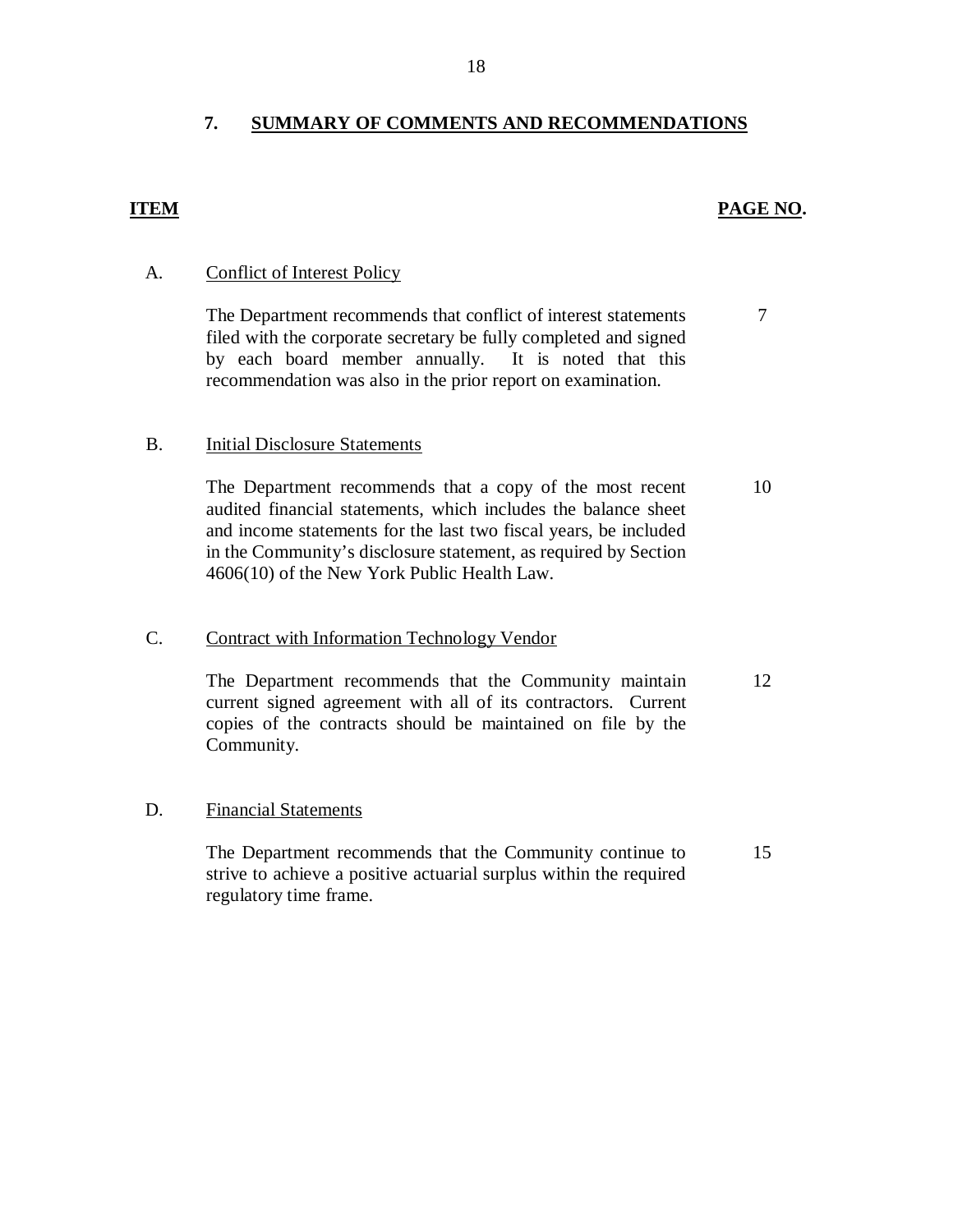Respectfully submitted,

 $/S/$ Froilan Estebal, Senior Insurance Examiner

STATE OF NEW YORK ) ) SS.  $\mathcal{L}$ COUNTY OF NEW YORK )

FROILAN ESTEBAL, being duly sworn, deposes and says that the foregoing report submitted by him is true to the best of his knowledge and belief.

 $/S/\sim$ 

Froilan Estebal

Subscribed and sworn to before me

this  $\rule{1em}{0.15mm}$  day of  $\rule{1em}{0.15mm}$